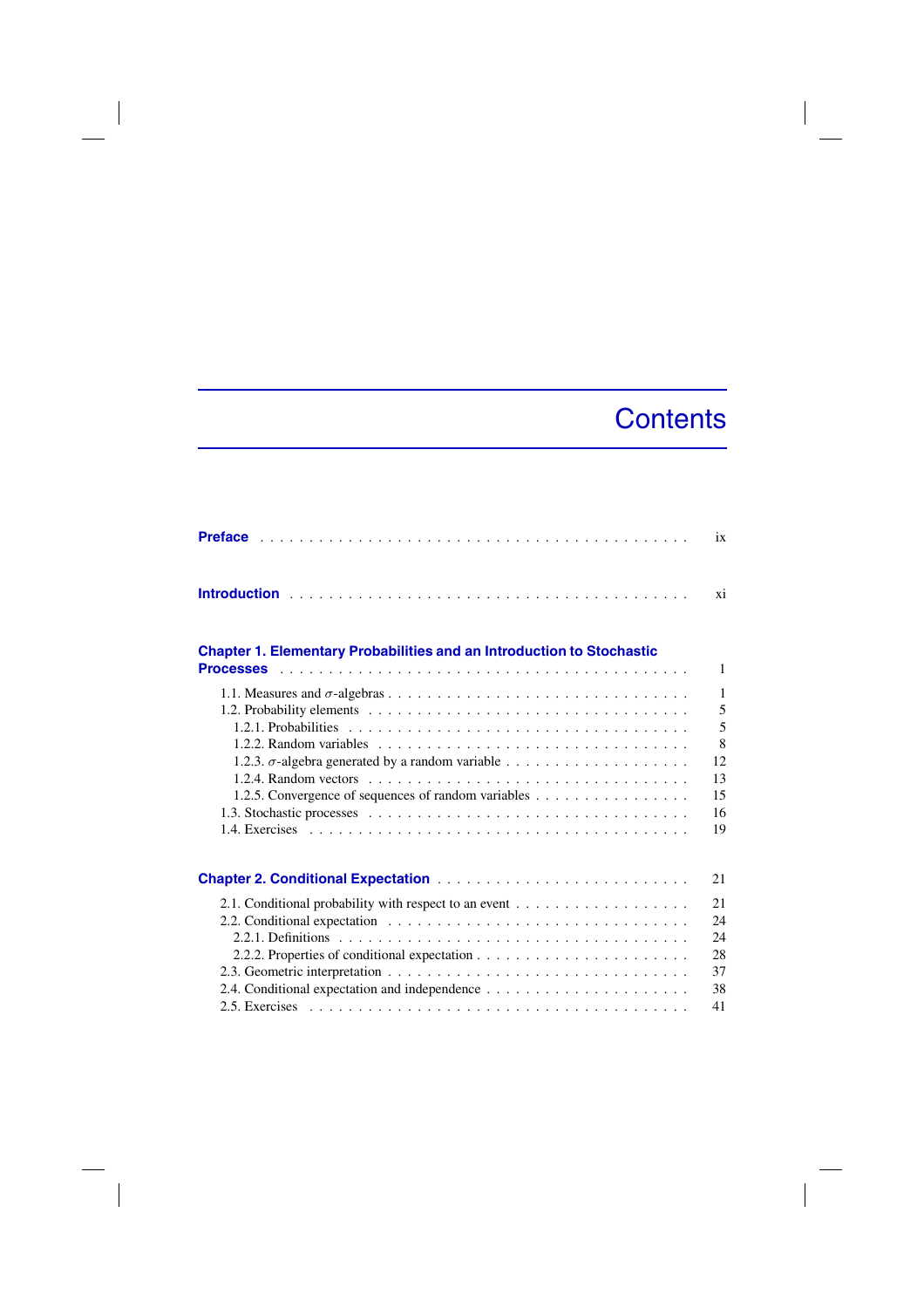|                                                                                                         | 45       |
|---------------------------------------------------------------------------------------------------------|----------|
|                                                                                                         | 45       |
|                                                                                                         | 45       |
|                                                                                                         | 47       |
|                                                                                                         | 50       |
|                                                                                                         | 52       |
| 3.2.1. The Markov property and stationarity property                                                    | 52       |
| 3.2.2. First return to $0 \ldots \ldots \ldots \ldots \ldots \ldots \ldots \ldots \ldots \ldots \ldots$ | 55       |
|                                                                                                         | 58       |
|                                                                                                         | 60       |
|                                                                                                         | 63       |
|                                                                                                         | 63       |
|                                                                                                         | 66       |
|                                                                                                         | 67       |
|                                                                                                         | 69       |
|                                                                                                         | 71       |
|                                                                                                         | 75       |
|                                                                                                         | 81       |
|                                                                                                         | 82       |
|                                                                                                         | 82       |
|                                                                                                         | 84       |
|                                                                                                         | 86       |
|                                                                                                         | 88       |
|                                                                                                         | 90       |
|                                                                                                         | 90       |
|                                                                                                         | 90<br>91 |
|                                                                                                         |          |
|                                                                                                         | 95       |
|                                                                                                         | 95       |
|                                                                                                         | 96       |
|                                                                                                         | 97       |
|                                                                                                         | 98       |
|                                                                                                         | 98       |
|                                                                                                         | 101      |
|                                                                                                         | 103      |
|                                                                                                         | 104      |
| 6.6. Practical work: Simulating the value of a call option                                              | 106      |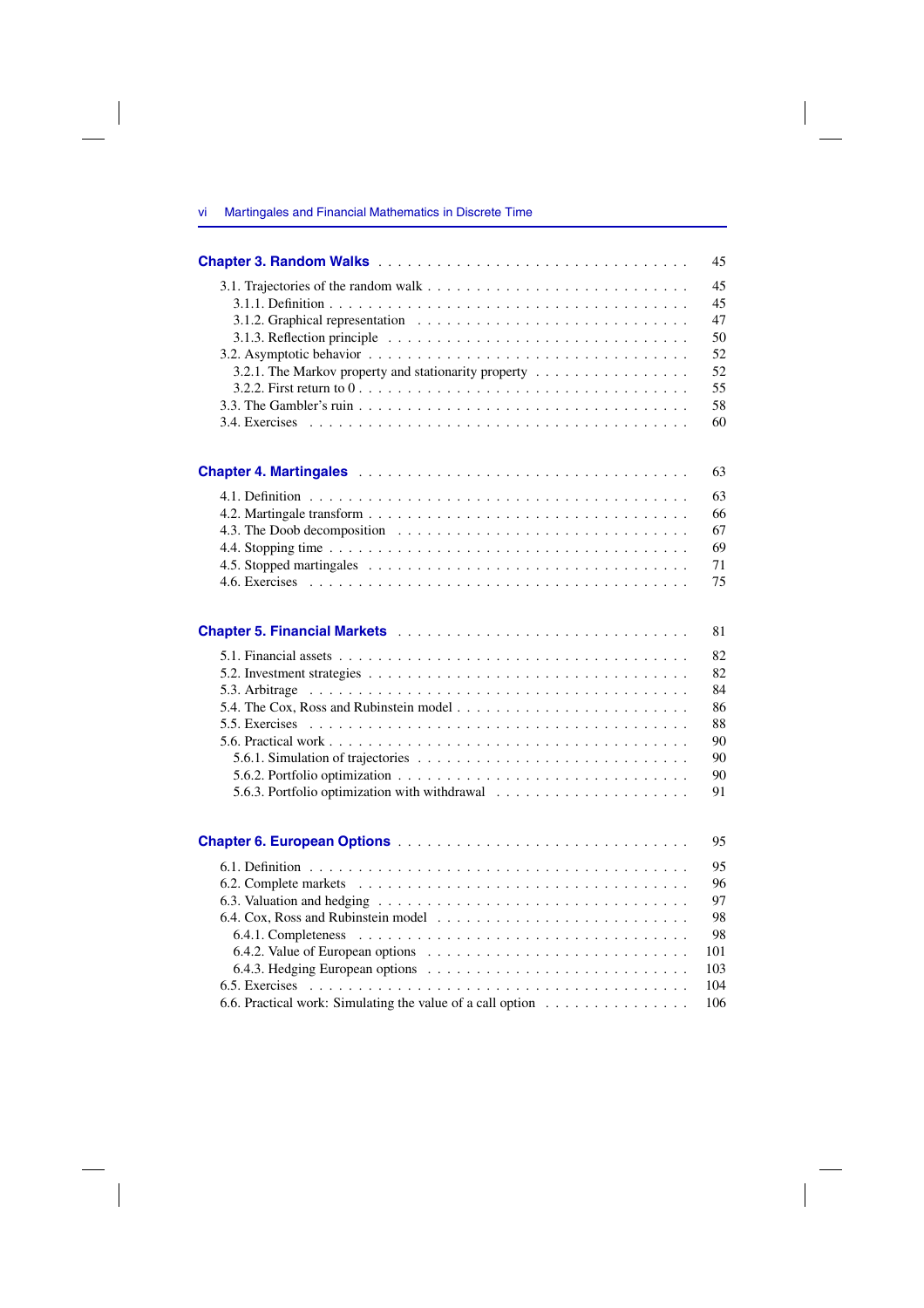|                                                                               | 107 |
|-------------------------------------------------------------------------------|-----|
|                                                                               | 107 |
|                                                                               | 109 |
|                                                                               | 109 |
|                                                                               | 111 |
|                                                                               | 114 |
|                                                                               | 115 |
|                                                                               | 115 |
|                                                                               | 116 |
|                                                                               | 116 |
|                                                                               | 117 |
| <b>Chapter 8. Solutions to Exercises and Practical Work Constitution 2018</b> | 119 |
|                                                                               |     |
|                                                                               | 119 |
| 8.1.1. Exercise 1.1                                                           | 119 |
| 8.1.2. Exercise 1.2                                                           | 119 |
| 8.1.3. Exercise 1.3                                                           | 120 |
| 8.1.4. Exercise 1.4                                                           | 120 |
| 8.1.5. Exercise 1.5                                                           | 121 |
| 8.1.6. Exercise 1.6                                                           | 122 |
| 8.1.7. Exercise 1.7                                                           | 123 |
| 8.1.8. Exercise 1.8                                                           | 125 |
|                                                                               | 127 |
| 8.2.1. Exercise 2.1                                                           | 127 |
| 8.2.2. Exercise 2.2                                                           | 129 |
| 8.2.3. Exercise 2.3                                                           | 131 |
| 8.2.4. Exercise 2.4                                                           | 133 |
| 8.2.5. Exercise 2.5                                                           | 133 |
| 8.2.6. Exercise 2.6                                                           | 135 |
| 8.2.7. Exercise 2.7                                                           | 135 |
| 8.2.8. Exercise 2.8                                                           | 136 |
| 8.2.9. Exercise 2.9                                                           | 138 |
|                                                                               | 138 |
|                                                                               | 141 |
|                                                                               | 142 |
|                                                                               | 143 |
| 8.3.1. Exercise 3.1                                                           | 143 |
| 8.3.2. Exercise 3.2                                                           | 144 |
| 8.3.3. Exercise 3.3                                                           | 144 |
| 8.3.4. Exercise 3.4                                                           | 146 |
| 8.3.5. Exercise 3.5                                                           | 147 |
| 8.3.6. Exercise 3.6                                                           | 148 |
| 8.3.7. Exercise 3.7                                                           | 148 |
| 8.3.8. Exercise 3.8                                                           | 149 |
|                                                                               |     |

 $\overline{\phantom{a}}$ 

 $\overline{\phantom{a}}$